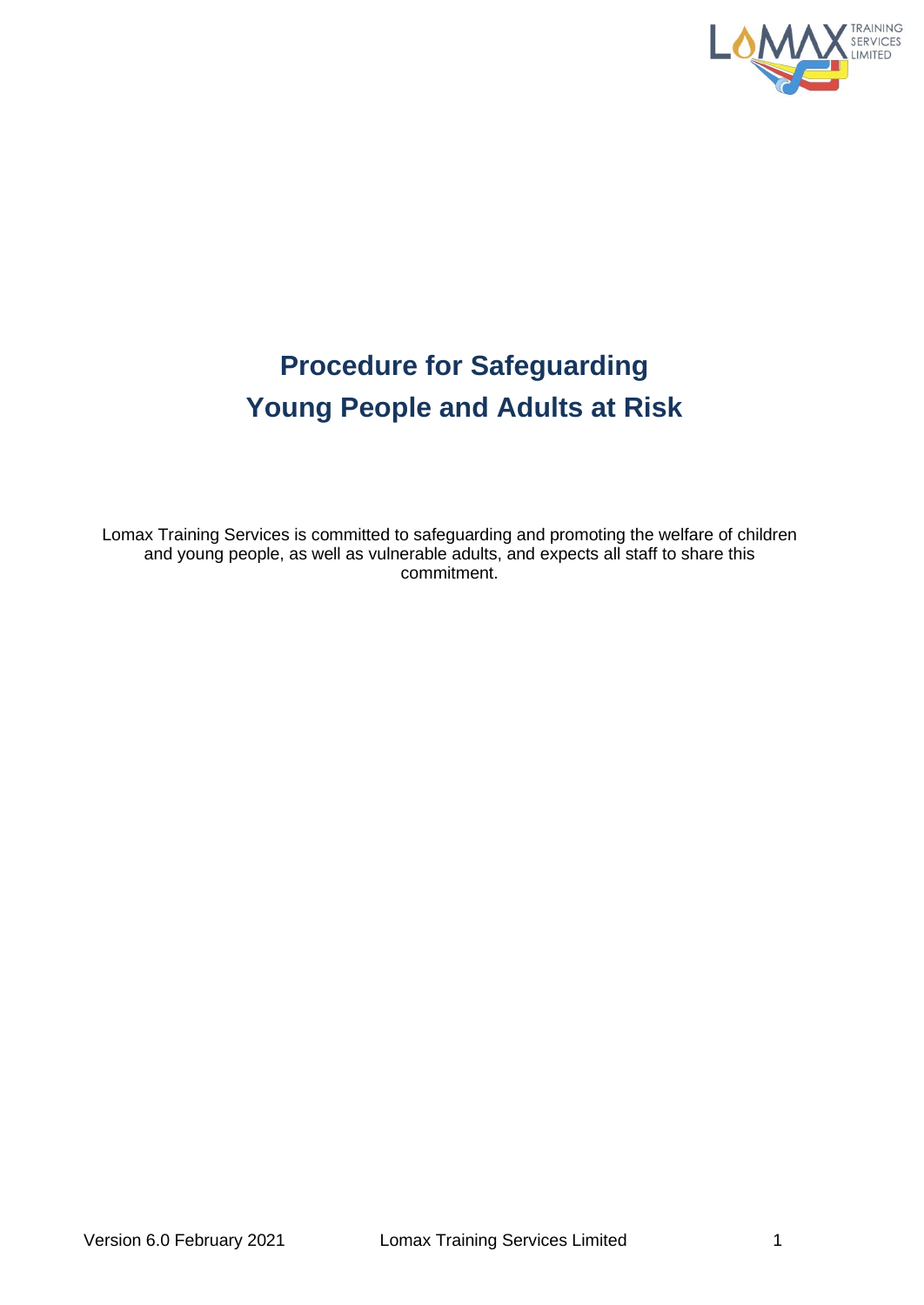

## **Safeguarding Young People and Adults at Risk (Equality and Diversity Assessment)**

We will consider any request for this policy to be made available in an alternative format.

We review our policies regularly to update them and to ensure that they are accessible and fair to all. All policies are subject to equality regular review. Reviews are carried out to see whether the policy has, or is likely to have, a different impact on grounds of race, gender, disability, age, religion, sexual orientation or human rights.

We are always keen to hear from anyone who wants to contribute to these reviews and we welcome suggestions for improving the accessibility or fairness of the policy.

To make suggestions or to seek further information please contact:

Colin Arkley – Quality Manager Tracey Butler – Business Development Manager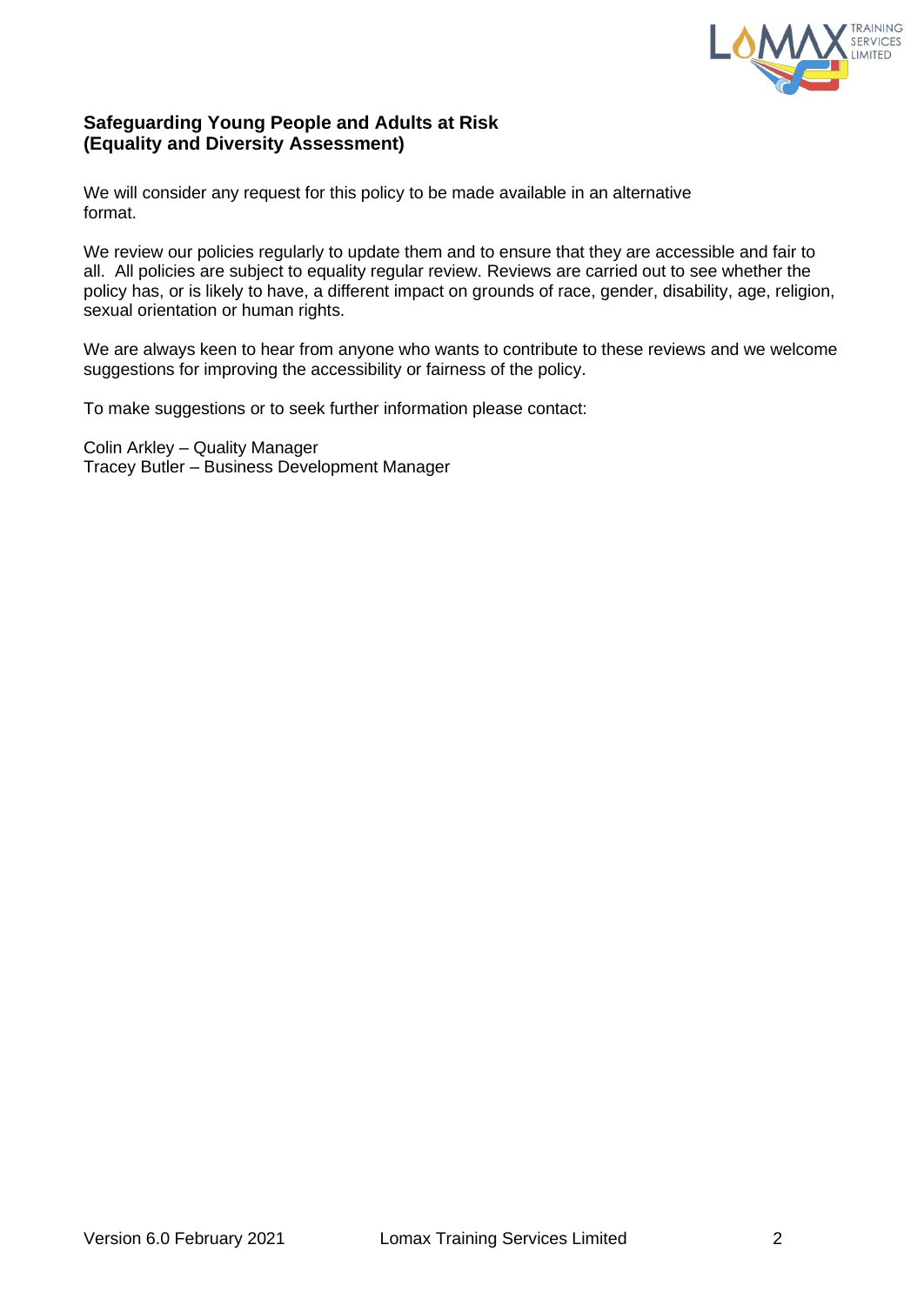

# **Safeguarding Young People and Adults at Risk**

## **Scope and Purpose and Key Definitions and Concepts**

This procedure applies to all employees of Lomax Training Services Limited. We recognise that all our staff have an important role to play in helping to promote and safeguard the welfare of Young People and Adults at Risk to help protect them from abuse.

The purpose of the procedure is to safeguard and protect the welfare of all our students and help to encourage all staff to achieve and maintain the highest standards of Safeguarding Young People and Adults at Risk.

Safeguarding and promoting the welfare of Children is everyone's responsibility, everyone who encounters children, their families and carers has a role to play in safeguarding.

## **Key Definitions and Concepts**

This procedure applies to all learners and is in place to ensure that young people and adults at risk are protected from all forms of abuse as stated in Appendix A of our policy. All complaints and allegations or suspicions will be taken seriously and in accordance with our policy.

Safeguarding incidents and/or behaviours can be associated with factors outside Lomax Training Services Limited and/or can occur between young people and adults at risk outside the educational environment. All staff, but especially the designated safeguarding lead (or deputy) should be considering the context within which such incidents and/or behaviours occur.

This is known as contextual safeguarding, which simply means assessments of children should consider whether wider environmental factors are present in a child's life that are a threat to their safety and/or welfare.

Lomax Training Services Limited staff who have regular contact with learners and are well placed to observe significant changes in a learner's behaviour, a failure to thrive or outward signs of abuse.

In addition, Young People and Adults at Risk may choose to share their concerns with staff whom they feel they can trust and with whom they are comfortable. Staff need to know how to respond sensitively to a learner's concerns and whom to approach for advice.

Any staff member who have concerns about a young person under the age of 18 living outside of the family home and who is being provided with care and accommodation by someone who they are not related to should inform the DSL.

## **Responding to Disclosure and Allegations of Abuse**

Whilst our staff are not responsible for investigating abuse it is essential that any suspicions of significant harm or allegations of abuse are acted upon and treated seriously.

The following brief notes provide guidance for staff who receive a disclosure or who have concerns about allegations of abuse against a Young Person (under18) or Adult at Risk (18 or over).

Where a member of staff has any concerns about the risk of possible or actual radicalisation of an individual, then she/he is required to report that immediately to a Designated Safeguarding Lead (DSL).

The DSL will then refer the concern via CHANNEL, which uses existing collaboration

Version 6.0 February 2021 Lomax Training Services Limited 3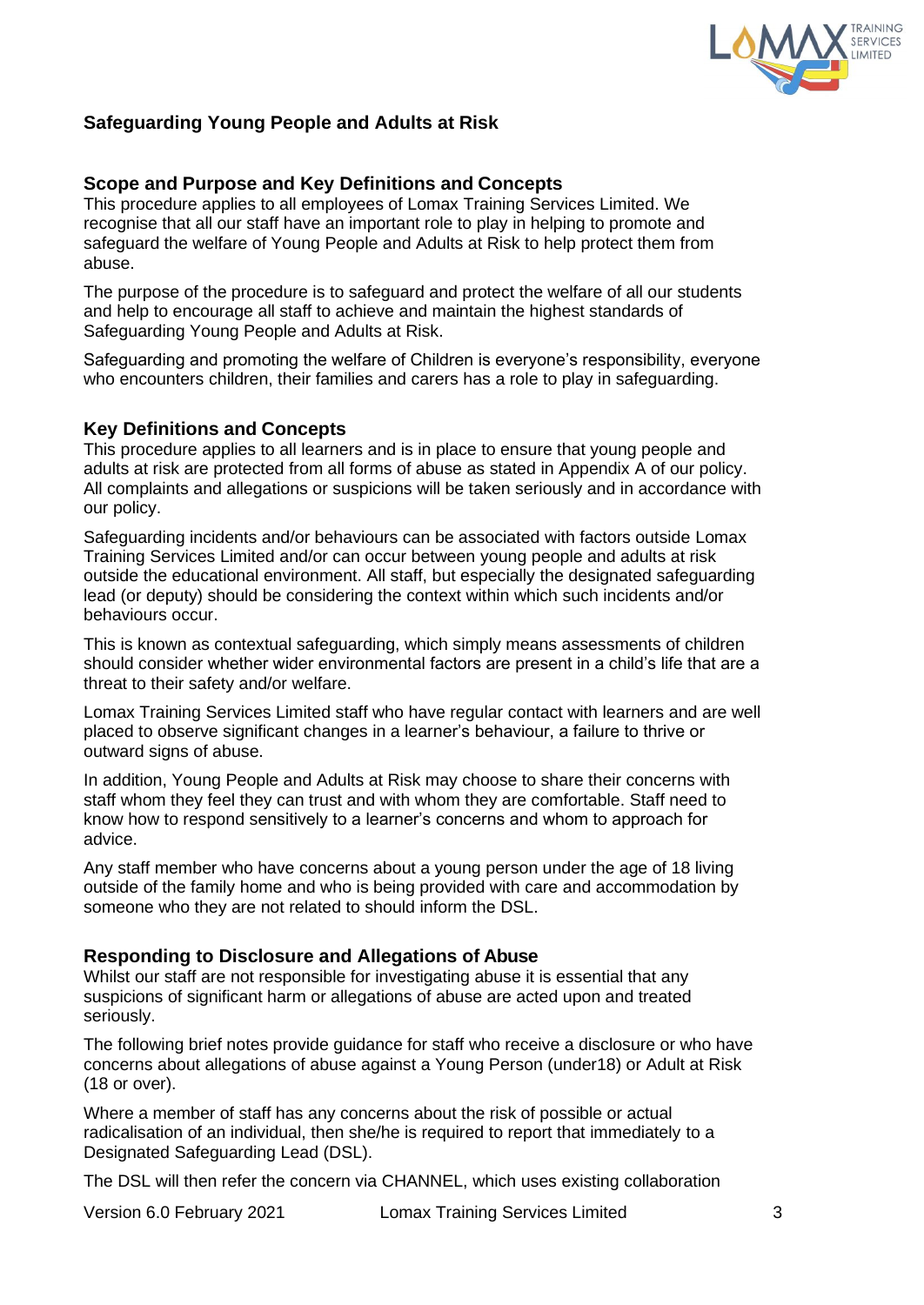

between local authorities, statutory partners, the police, and the local community to identify individuals at risk of being drawn into terrorism, assess the nature and extent of that risk and develop the most appropriate support for the individuals concerned.

# **A member of staff receiving a Disclosure**

**You must**

- 1. Take all allegations or suspicions of abuseseriously
- 2. Respond with tact and sensitivity to anyone who confides in you
- 3. Stay calm and reassure the learner that she/he is right to tell someone of their concerns
- 4. Re-assure the learner that it is right to speak tosomeone
- 5. Inform the learner that information will be passed on to whom, and why (i.e.. the appropriate person in the company who will seek further advice andhelp)
- 6. Ensure tact and diplomacy and discretion (only the people who need to know
- 7. will betold)
- 8. Allow the learner to speak freely in her/his own way and time and at her/his own pace. Avoid interrupting when the learner is recalling significant events
- 9. Only clarify what the learner is trying to say and ascertain whether there are any immediate issues of safety for the learner or any other learner(s)
- 10. Take notes as accurately as possible what was said, use the learner'sown words; do not interpret.

## **Ensure the following**:

Include the time, context and location of thedisclosure. Please record the following information about the learner

- Name
- Address
- Date of birth
- Telephone contact
- Training course, if known
- Date and sign the notes

Please keep a written record of the conversation these notes should be taken at the time of disclosure. Report as soon as practicable (or within the hour) to a Designated Safeguarding Lead (see Section 5) and ensure all notes and further information are passed over to.

## **You Must Not**

- 1. Promise confidentiality (only those who need to know will be told)
- 2. Make judgements
- 3. Investigate the allegation or suspicion of abuse
- 4. Ask leading questions or probe for details (this may jeopardise future investigations)
- 5. Interpret what has been said or make assumptions/judgements about the situation
- 6. Contact parents/carers before seeking advice
- 7. Talk to the alleged perpetrator(s) or pass on any information aboutthe learner.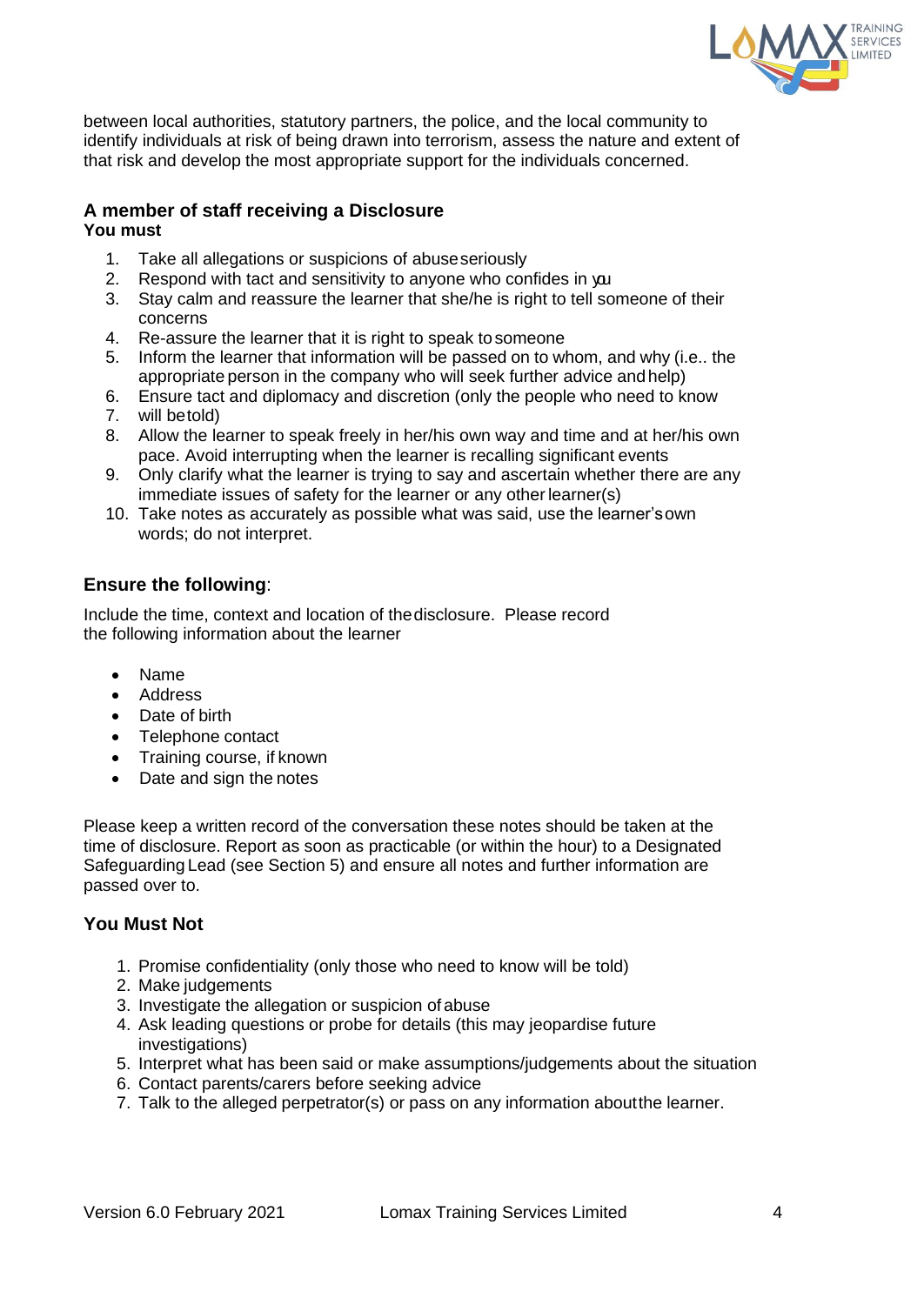

# **Following up a Disclosure, Allegation or Suspicion of Abuse**

Anyone making a disclosure can contact a range of people/agencies (See Appendix A of this document)

You are encouraged to contact one of the companies' Designated Safeguarding lead immediately

**Colin Arkley Quality Manager** Mobile: 07803 409059 [colinarkley@lomaxtraining.co.uk](mailto:colinarkley@lomaxtraining.co.uk)

**Tracey Butler** Business Development Manager Mobile: 07920 492254 [traceybutler@lomaxtraining.co.uk](mailto:traceybutler@lomaxtraining.co.uk)

If, at any point, there is a risk of immediate serious harm to a person a referral should be made to DL immediately. Anybody can make a referral. If the person's situation does not appear to be improving the staff member with concerns should press for re-consideration. Concerns should always lead to help for person/child at somepoint.

All written information and rough notes will be retained by a Designated Safeguarding Lead.

Where there are serious concerns of 'significant harm' the Designated Safeguarding Lead will refer to the Local Authority.

A referral form should be forwarded by the DesignatedSafeguarding Lead within 2 days.

Any actioned safeguarding concerns will be followed up by our Designated Safeguarding Lead with the learner and records of the information stored securely for future reference.

The Designated Safeguarding Lead will co-ordinate any requests for information which will contribute to an assessment of the learner and agree monitoring and follow up arrangements asappropriate.

When a young person, who is subject to a Child Protection Plan, leaves Lomax Training Services Limited the Designated Safeguarding Lead will inform the new education establishment and arrange the transfer of appropriate information to the appropriate Designated Safeguarding Lead.

## **Supporting SEND students**

Evidence on the extent of abuse among Young People and Adults at Risk with learning difficulties and disabilities suggests that some may be especially vulnerable to abuse, for example those who have difficulty communicating:

Those working with Young People and Adults at Risk with special educational needs and/or disabilities often provide close support and may encounter indications of possible abuse

Whilst extra care may be needed to ensure that signs of abuse and neglect are interpreted correctly, any suspicions should be reported in the same manner as for other Young People and Adults at Risk.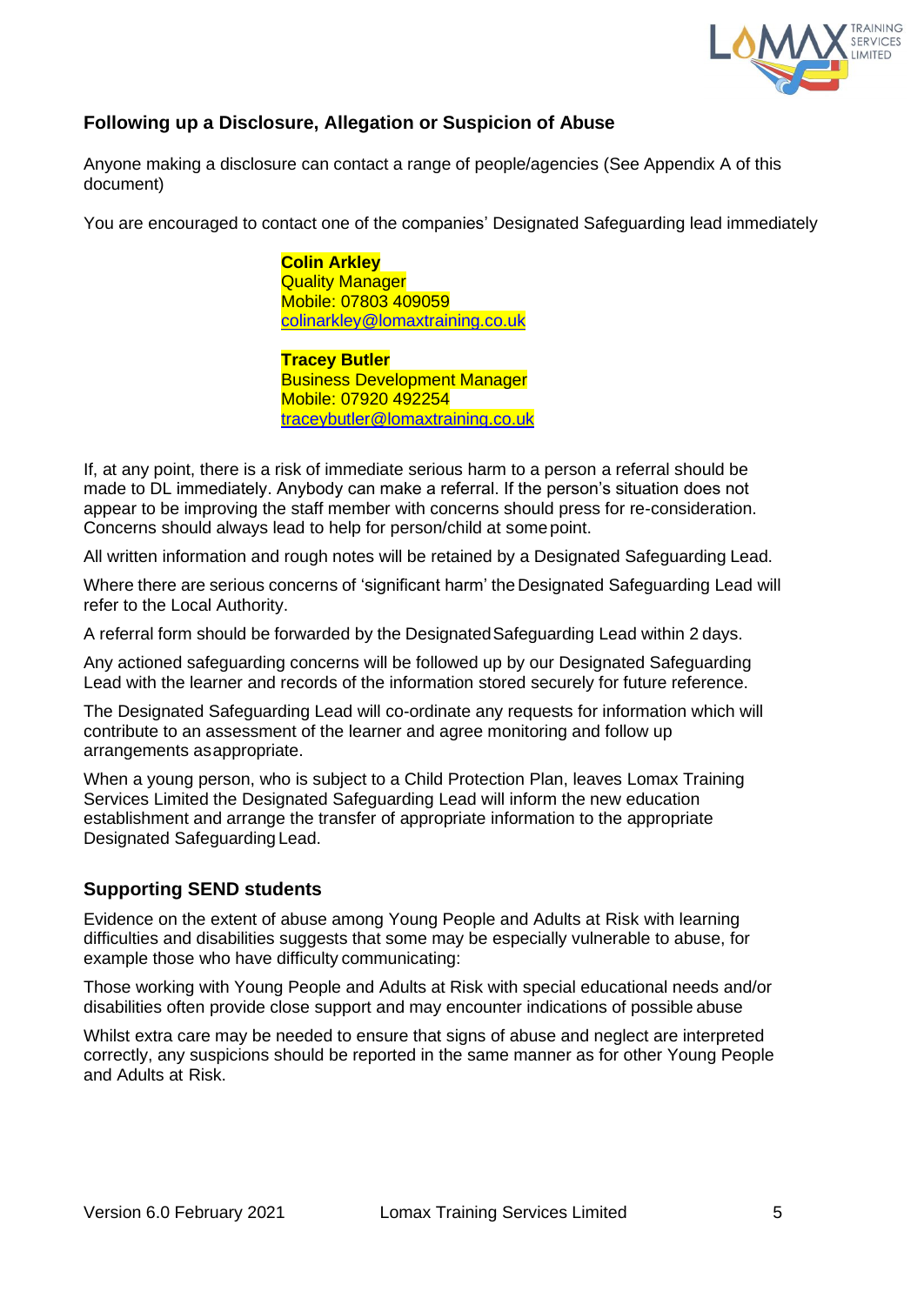

# **Dealing with Allegations of Abuse Against a member of Staff**

In addressing allegations of abuse made about staff, Lomax Training Services Limited will seek to ensure compliance with the prevailing guidance from the Department for Education, United Kingdom employment legislation, laws of natural justice and its own internal procedures.

Particular attention will be given to Part Four: Allegations of abuse made against teachers and other staff, Duties as an employer and an employee (Keeping Children Safe in Education 2020).

The following arrangements relate to all staff working at Lomax Training Services Limited.

# **Initial action by the person receiving or identifying an allegation or concern**

The person to whom an allegation or concern is first reported should treat the matter seriously, keep an open mind and follow the approach identified in Section 3 and 4 of this procedure.

She/he must not:

- Investigate or ask leading questions if seeking clarification
- Make assumptions or offer alternative explanations
- Promise confidentiality (but should give assurance that the information will only be shared on a 'need to know'basis).

She/he must:

- Make a written record of the information (where possible in the persons own words) including the time, date and place of incident(s), persons present and what was said
- Sign and date the written record
- Immediately report the matter to Colin Arkley or in his absence Tracey Butler.
- If the allegation is about the Colin Arkley, it should be reported to the Managing **Director**

#### . **Initial Action by the DL**

DL will follow the Lomax Training Services Limited procedures (outlined below) if there is a concern, or it is alleged that a member of staff has:

- Behaved in a way that has harmed or may have harmed a young person
- Possibly committed a criminal offence against or related to a young person; or
- Behaved towards a young person/or Young People and Adults at Risk in a way that indicates she/he is unsuitable to work with children or Young People and Adults at Risk.

DL will not investigate the matter nor interview the member of staff, person concerned nor potential witnesses.

She/he will:

- Obtain written details of the concern/allegation, signed, and dated by the recipient (not the young person making the allegation).
- Countersign and date the written details
- Record any information about times, dates and location of incident(s) and names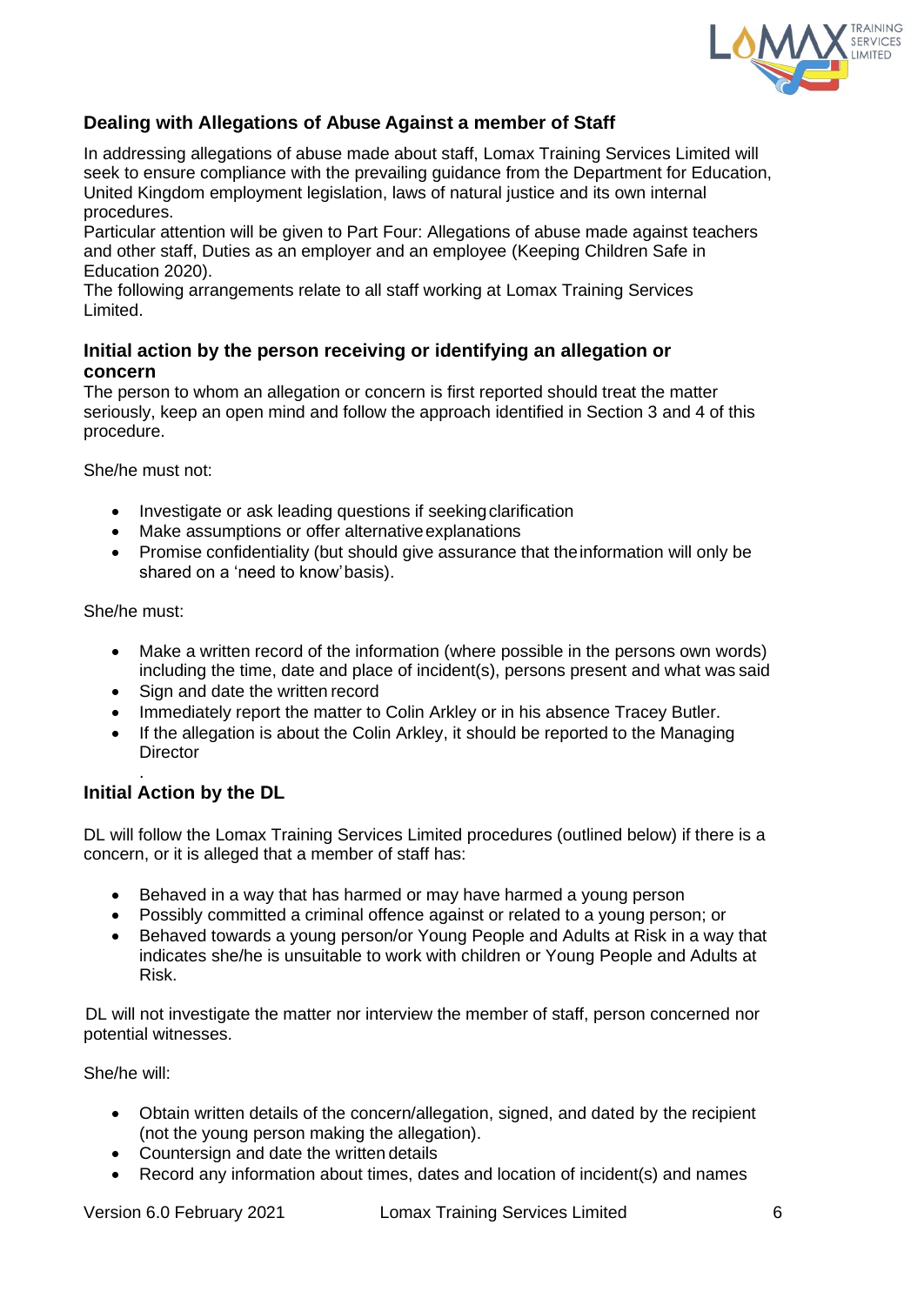

of any potentialwitnesses

- Record discussions about the young person and/or members of staff, any decisions made and the reasons for thosedecisions
- Report to the Local Authority Designated Officer as soon as practicable (e.g., the same day).
- or local police if the allegation requires immediate attention but is received out of hours, then inform the Local Authority Designated Officer as soon as practicable.

## **Initial Consideration**

The Local Authority Designated Officer will discuss the matter with the CDL and where necessary obtain further details of the allegation and the circumstances in which it was made.

The discussion should also consider whether there is evidence or information that establishes that the allegation is false or unfounded, but the company will not instigate any investigation into the allegationat this stage.

However, this does not preclude Lomax Training Services Limited from considering and actioning suspension from duty for the member of staff whom the allegation has been made against.

If the allegation is not patently false and there is cause to suspectthat a child is suffering or is likely to suffer significant harm, theLocal

Authority Designated Officer will immediately refer to Children's Care and ask for a Strategy Discussion in accordance with Working Together to Safeguard Children to be convened straight away. In those circumstances the Strategy Discussion should include the Local Authority Designated Officer and DL.

If there is not cause to suspect that "significant harm" is an issue, but a criminal offence might have been committed, the Local Authority Designated Officer should immediately inform the police and convene a similar discussion to decide whether a police investigation is needed.

Where it is determined that a criminal offence might have been committed Lomax Training Services Limited will suspend its internal discipline investigation, until a conclusion is reached by the Police/Crown Prosecution Service (CPS).

If the police and/or CPS decide not to charge the individual with an offence, or decide to administer a caution, or the person is acquitted by a Court, the police should wherever possible aim to pass all information they have which may be relevant to a disciplinary case to Lomax Training Services Limited within three working days of the decision.

If the person is convicted of an offence the police should also inform Lomax Training Services Limited and Colin Arkley immediately so that appropriate action can be taken.

## **Action following Initial Consideration**

Where the initial consideration decides that the allegation does not involve a criminal offence, Lomax Training Services Limited will consider the matter under its prevailing discipline procedure.

In such cases, if the nature of the allegation does not require formal disciplinary action, Lomax Training Services Limited will institute an appropriate response/action within three working days. If a disciplinary hearing is required and can be held without further investigation, the hearing should be held as soon aspracticable.

Where further investigation is required to inform consideration of disciplinary action, DL, Lomax Training Services Limited will discuss who will undertake that with the Local Authority Designated Officer. The investigation will seek to be concluded as soon as practicable,